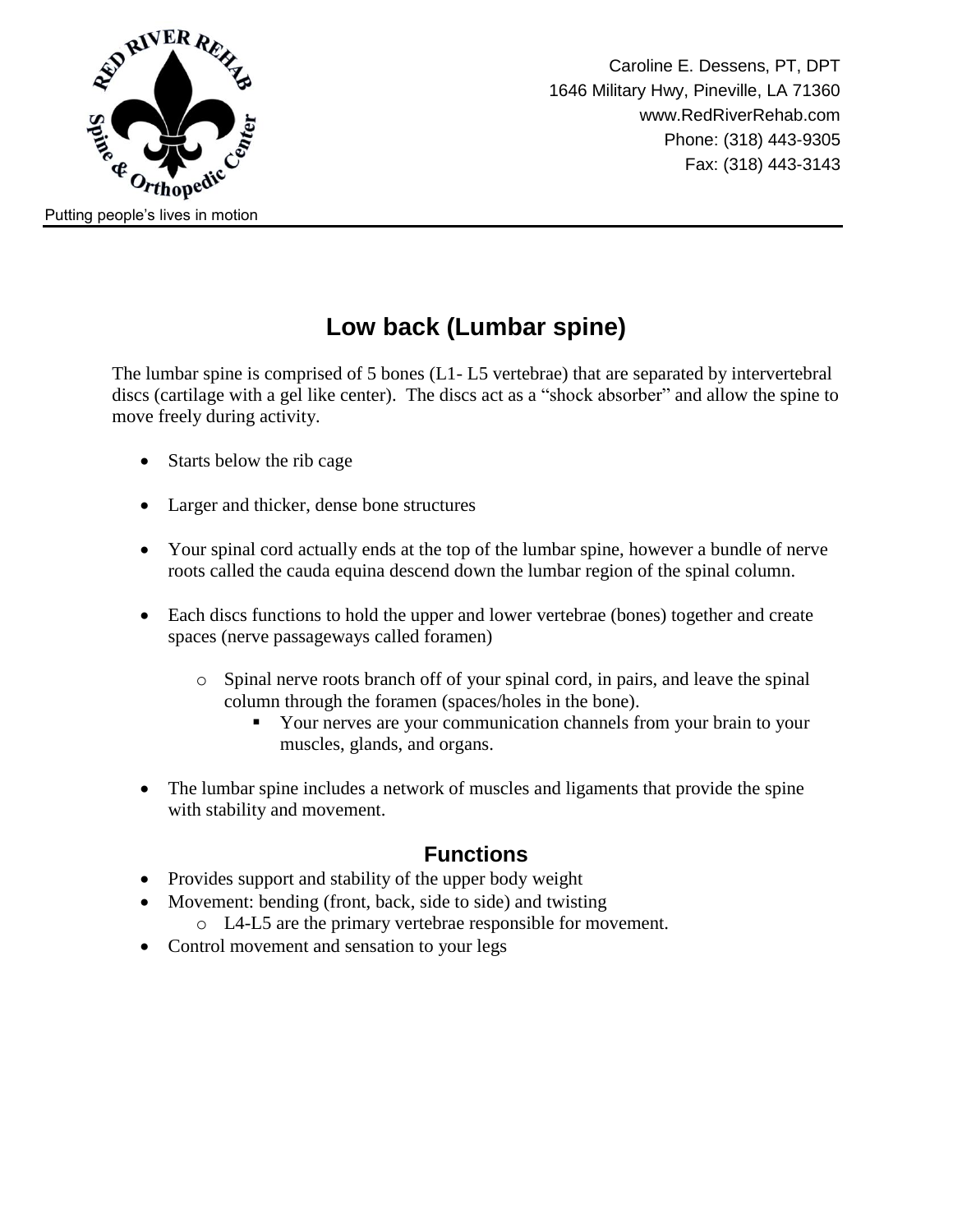

### **Low Back Pain**

Due to the complex make up of the low back it is susceptible to injury and pain.

- Acute pain: sudden onset and last a few days to a few weeks after an injury or tissue damage. Pain subsides as the body heals.
- Subacute pain: Last 6 weeks to 3 months. May need a medical workup to determine the source.
- Chronic pain: Last longer than 3 months and requires medical workup to determine the source of the pain. Generally severe, affecting normal daily activities.

\*\*If low back pain interferes with sleep, mobility, or daily activities, seek medical attention.

#### **Symptoms**

- Pain that is dull or achy
- Stinging, burning pain that moves into the back of the thigh and down towards your feet.
- Muscle spasms

Symptoms may worsen with prolonged sitting or standing.

#### **Common Causes**

- Acute:
	- o Lifting a heavy object
	- o Twisting while lifting a heavy object
	- o Poor posture over time
	- o Sudden movements, overstressing the lumbar region (example: a fall)
	- o Sports related injury twisting or large force of impact
- Chronic:
	- o Disc herniation
	- o Degenerative Disc Disease
	- o Sacroiliac joint dysfunction
	- o Facet joint dysfunction
	- o Spinal Stenosis
	- o Spondylolisthesis
	- o Osteoarthritis
	- o Deformity Scoliosis or Kyphosis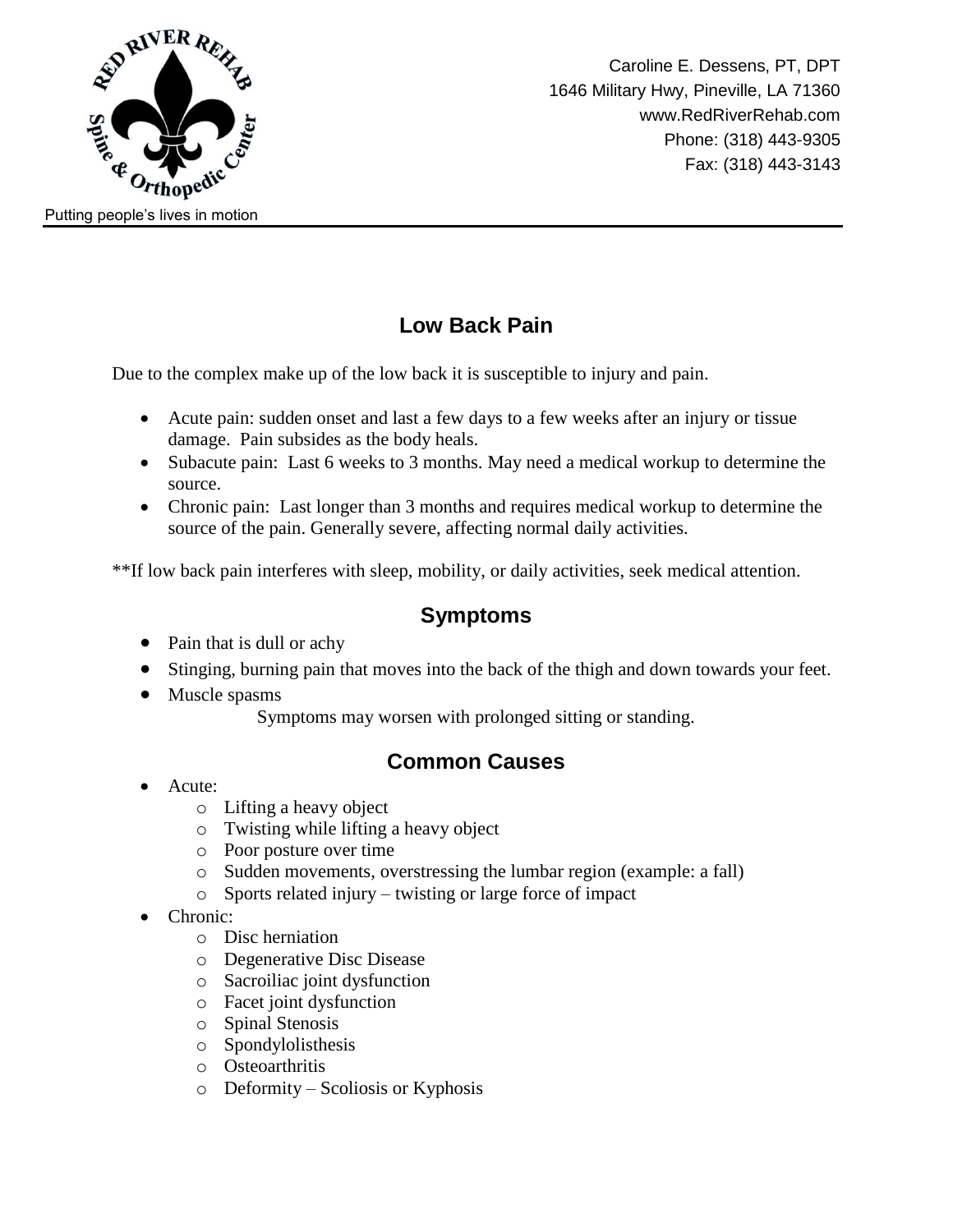

- o Trauma
- o Compression Fracture

### **Treatment**

- Once diagnosed by your doctor, they will discuss possible treatment plans.
	- o Rest
	- o anti-inflammatory medication (corticosteroids or non-steroidal anti-inflammatory medicines)
	- o Steroid injection
	- o Surgical intervention
	- o Physical Therapy

## **Physical Therapy**

The PT will perform an initial evaluation to test your range of motion, strength, and pain level. The physical therapist will develop a plan of care and establish goals to assist you in:

- Improving range of motion and flexibility
- Mobilization
- Manual therapy (soft tissue massage)
- Increasing strength
- Decreasing pain through modalities
- Learning proper body mechanics, lifting/carrying techniques, and posture to prevent further injury.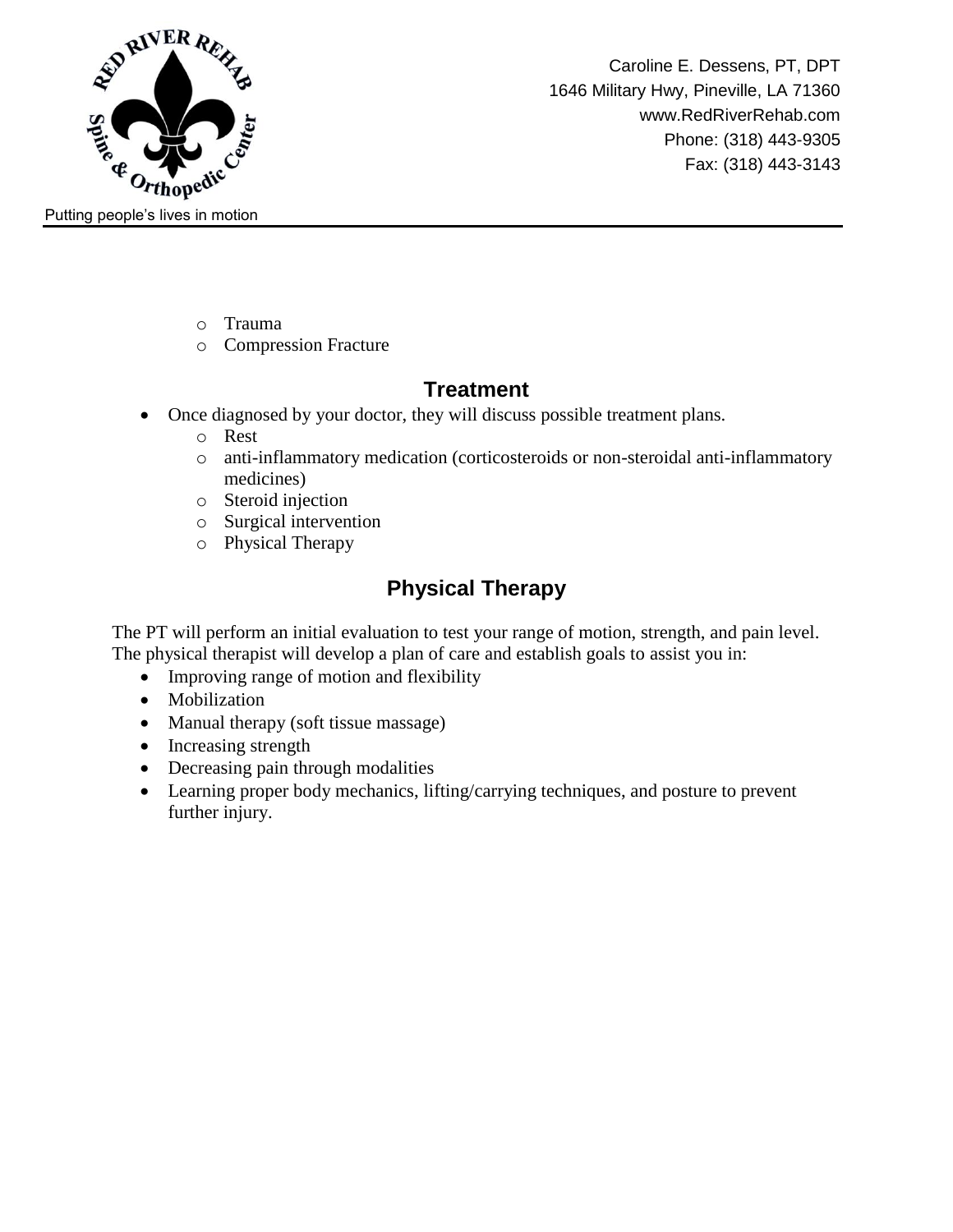

# **Spinal Stenosis**

- A narrowing of the spaces within your spine
	- o Can cause pressure/compression of the spinal cord and nerves that travel through the spinal column.

## **Common Causes**

- Aging
- Wear and tear damages of bones which may lead to bone spur
- Thickened ligaments The spinal cord (nerve) which holds the bones of the spine together, becomes thick with aging and this can bulge into spinal canal
- Spinal injuries accidents or injuries to the spine
- Herniated or bulging discs
- In some cases it is congenital (present by birth) it is known as Congenital Spinal stenosis
- Tumor in the spine
- Bone overgrowth

## **Symptoms**

- Tingling or numbness in legs or arms
- Stiffness and severe back pain
- Difficulty in walking and standing for long time
- Might experience balancing problems
- Resting may provide temporary relief, but the symptoms reoccur

### **Treatment**

- Once diagnosed by your doctor, they will discuss possible treatment plans.
	- o Rest
	- o anti-inflammatory medication (corticosteroids or non-steroidal anti-inflammatory medicines)
	- o Steroid injection
	- o Surgical intervention
	- o Physical Therapy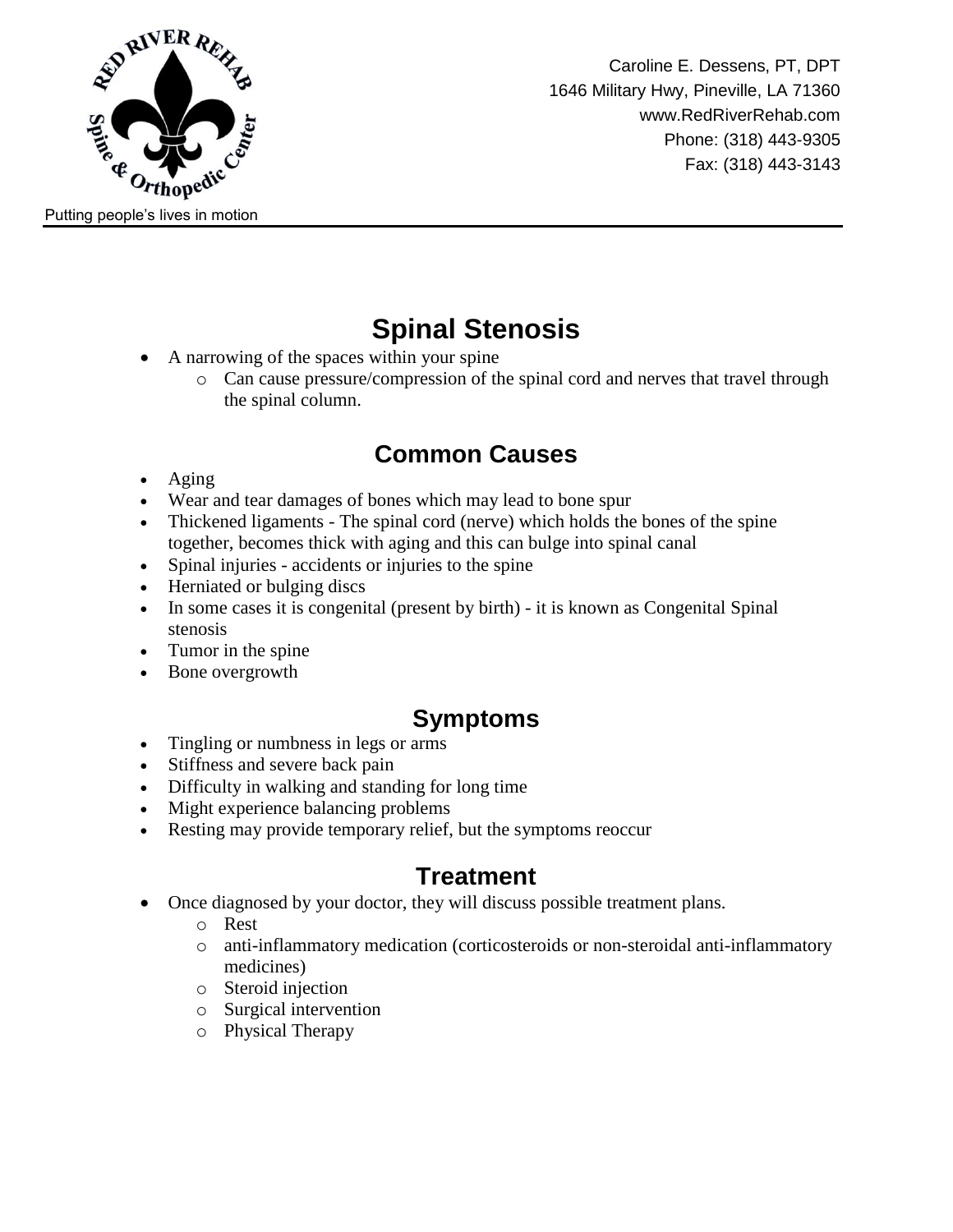

# **Physical Therapy**

The PT will perform an initial evaluation to test your range of motion, strength, and pain level. The physical therapist will develop a plan of care and establish goals to assist you in:

- Improving range of motion and flexibility
- Mobilization
- Manual therapy (soft tissue massage)
- Increasing strength
- Decreasing pain through modalities
- Learning proper body mechanics and posture to prevent further injury.

# **Possible Surgical Interventions**

The goal is to permanently decompress the spinal canal.

- Laminectomy: removal of a portion of the vertebrae (lamina) to increase space for the nerves. \*Most Common\*
- Foraminotomy: expanding the foramen (a "hole" or opening in the vertebrae that allows the nerve roots to pass through the spinal column) to allow more space for the nerve roots to pass.
- Spinal Fusion: The joining of two bones together to decrease instability.
	- o Bone is used to create a "bridge" of the two vertebrae, allowing them to join and stimulating new bone growth -or-
	- o Metal implants (rod, screws, etc) are secured to the vertebrae to hold them together.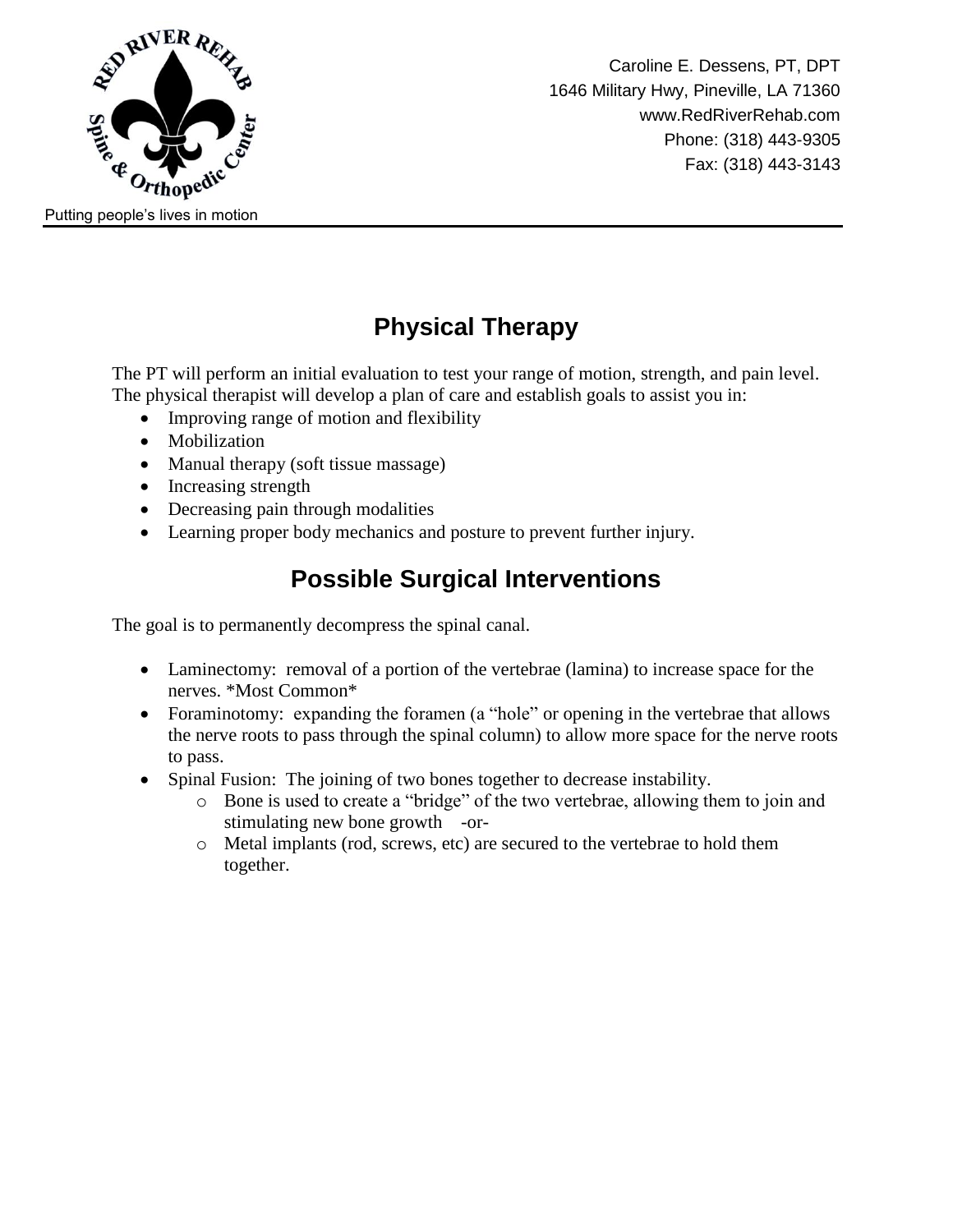

### **Spondylosis**

- Erosion and degeneration of the soft tissue of the spine.
	- o This soft tissue serves to protect the vertebrae (back bone) and nerves of the spine from damage.
	- o The loss of tissue makes the bones and nerves more vulnerable to damage, leading to pain.
- Typical painful conditions that develop as a result of Sponylosis:
	- o Herniated discs
	- o Degenerative disc disease
	- o Spinal stenosis
- May develop in any part of the spine Cervical, Thoracic, or Lumbar region
- Main contributor: Age (primarily  $> 50$  y/o)

### **Spondylitis**

- Inflammation of the spinal joints (facet joints).
	- o These joints allow the spine to bend and move
- Symptoms are stiffness and pain.
- As the disease progresses, the inflammation may spread to other parts of the body including:
	- o Joints between the ribs and spine
	- o Hips
	- o Shoulders
	- o Knees
- Advanced stages, the bones may fuse, making movement very difficult and painful.

### **Spondylolisthesis**

- Forward slippage of one vertebra with respect to the one beneath it.
- Most commonly occurs at L5, slipping over S1.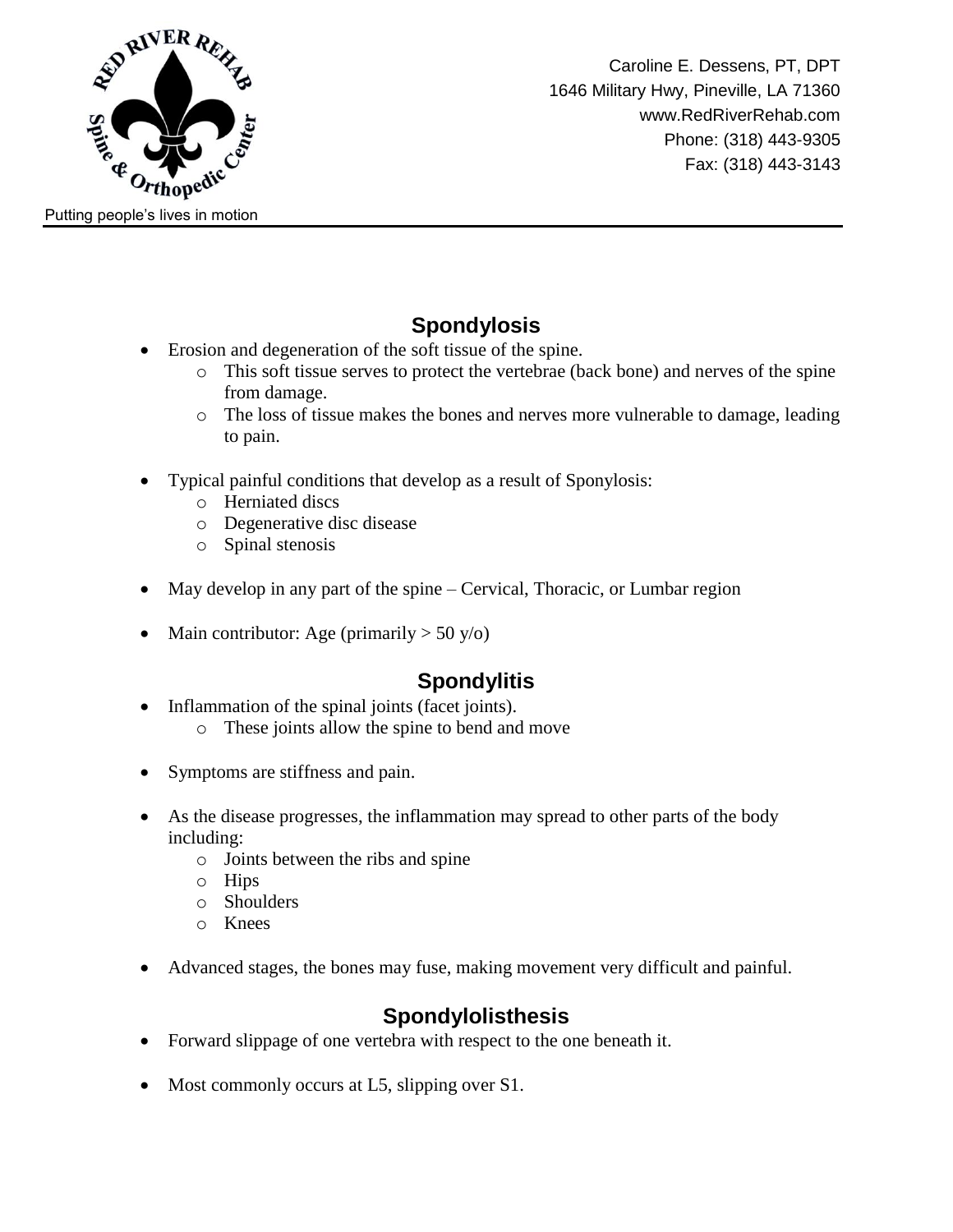

### **Spondylolysis**

- Instable slip, crack, or stress fracture of a vertebrae (back bone).
- Most commonly occurs in children and adolescents who participate in sports that involve repeated stress on the low back (gymnastics, football, and weightlifting)